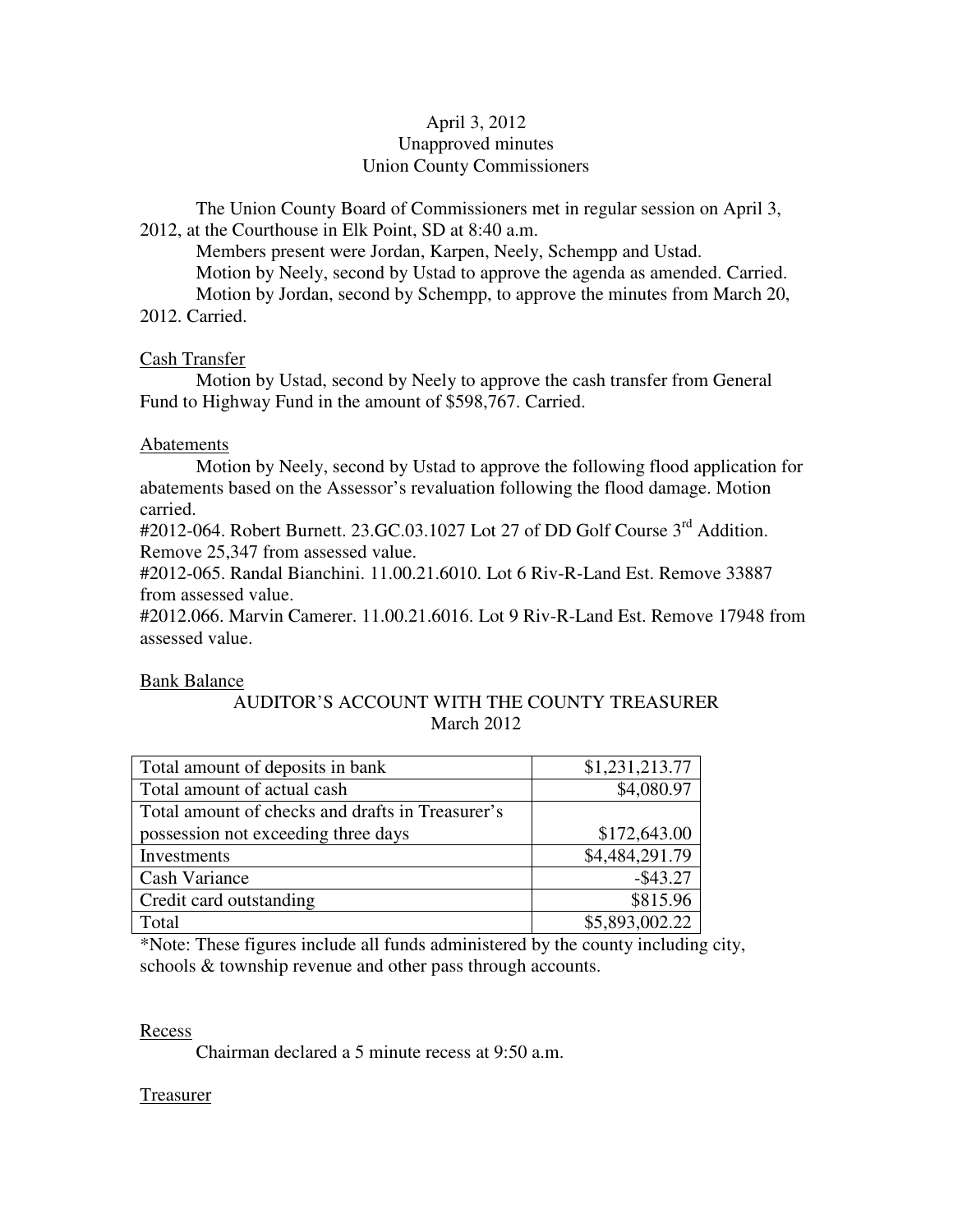Treasurer Hertel met with the board to request approval on a delinquent tax contract for Pat Wagner. Motion by Schempp, second by Jordan. Carried.

#### Malt Beverage Transfer

 A hearing was held to approve the transfer for the malt beverage license from Thomas Reed to Golden Racing for the Raceway Park. Greg Golden and Sheriff Limoges were present for input. Motion by Jordan, second by Neely to approve the transfer. Carried.

#### WIC

Grace Freeman met with the board with a quarterly report on the WIC program.

#### Highway

Paul Limoges met with the board in Roggow's absence.

 Motion by Ustad, second by Schempp to approve the partnership with Emmett Township to add 2- 60" x 60' L. culverts. (North of Sveeggens) Union County will pay for one culvert- at maximum cost of \$4,000. Discussion took place on the effect to the downstream landowner. Carried.

 Motion by Neely, second by Schempp to approve the application to clean the ditch along Union County Red. #13 (NE1/4, Sec 31, T95N, R49W) Carried.

#### Recess

Chairman declared a recess at 9:40.

#### Executive session

 Motion by Jordan, second by Neely to enter executive session for legal reasons. Carried.

#### Second Reading

 Motion by Neely, second by Ustad to approve the following ordinance. Carried. ORDINANCE NO.UCC 2012-001

AN ORDINANCE TO AMEND THE LAND USE DEVELOMENT ORDINANCE OF UNION COUNTY, SOUTH DAKOTA, TO REZONE CERTAIN PROPERTY FROM AGRICULTURAL (AG) TO COMMERCIAL (C).

BE IT ORDAINED BY THE BOARD OF COMMISSIONERS, UNION COUNTY, SOUTH DAKOTA:

 Section 1. That the Land Use Development Ordinance of Union County, South Dakota, be and the same is hereby amended to rezone the following property from Agricultural (AG) to Commercial (C)to wit:

Lot A and B in NW Quarter/NE Quarter, Section 28, T93N, R50W, 5<sup>th</sup> P.M.

 Section 2. The Land Use Administrator is hereby authorized to enter such change upon the official zoning map upon adoption of this amendment.

# Board of Commissioners

Union County South Dakota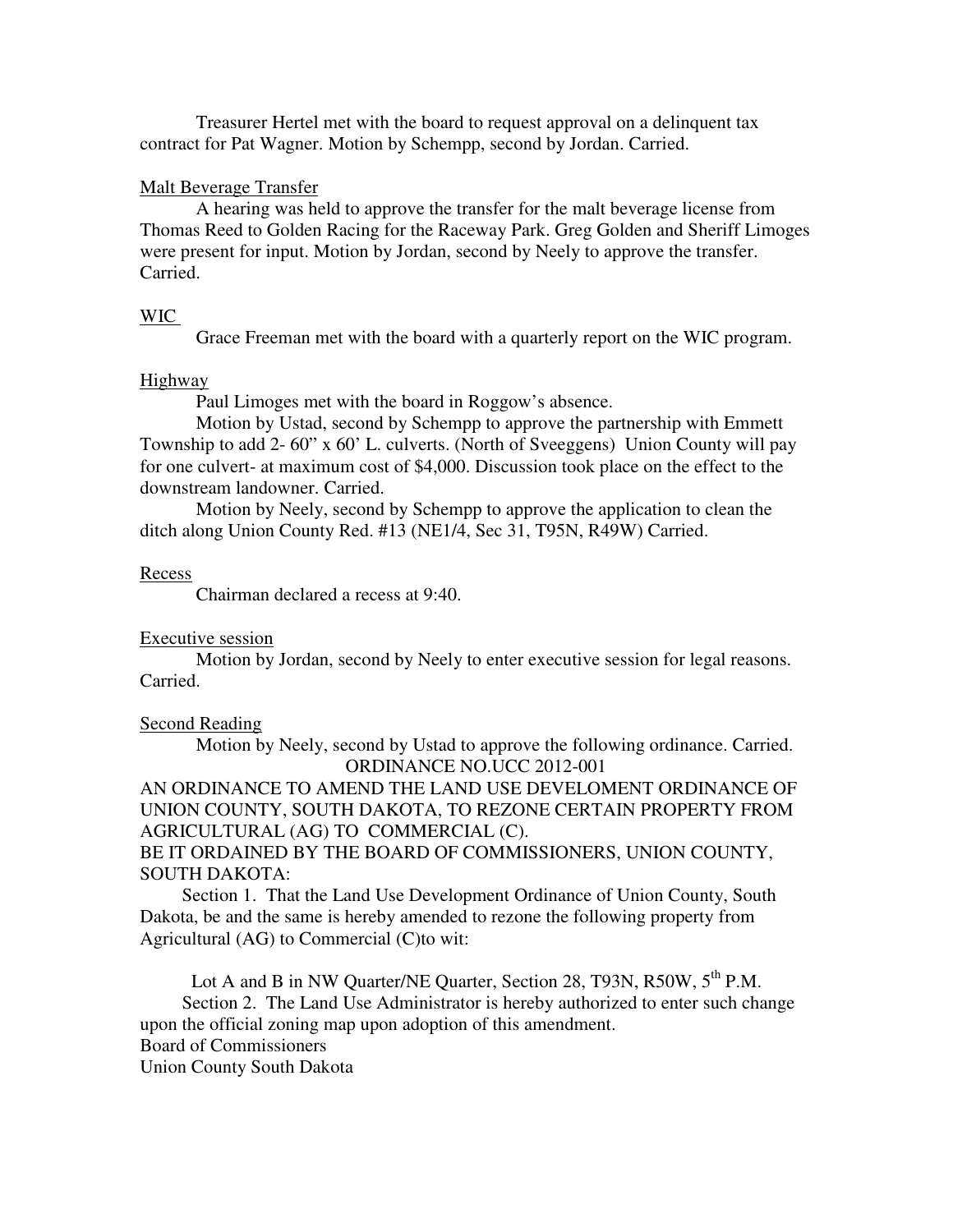#### Recess

 Chairman declared a recess at 10:23 and board moved to the basement for drainage board meeting.

### Drainage Meeting-Richland Creek

 The board of commissioners met as the drainage board to hear concerns from affected landowners present at the meeting. Discussion took place regarding necessary permits to request at the FSC. It was determined that there is no existing wetland determination map for the Horton property. Landowners affected were directed to get the necessary permits and move forward to resolve the issues.

### Buildings and Grounds

 Motion by Ustad, second by Neely to enter executive session to discuss personnel at 11:10. Carried. Chairman declared the board out of executive session at 11:34.

### Director of Equalization

 DOE Steckelberg met with the board to discuss hiring an additional staff member for the summer to finish revaluating Jefferson Township. Motion by Jordan, second by Schempp to approve additional staff at \$10.72 per hour. Carried. Claims

 Motion by Jordan, second by Schempp to approve the following claims. Carried. The following claims have been audited, approved and warrants drawn on the same: Courthouse Payroll For \$3-30-2012: \$84,500.73. Commissioner \$5,000.00; Auditor \$8774.19; Data Processing \$224.02; Treasurer \$12,658.88; State's Attorney \$13,765.62; Public Building \$4,016.48; Assessor \$9,704.50; Register of Deeds \$6,270.07; Veteran \$1,314.54; Sheriff \$4,694.22; Nurse \$896.57; Jail \$111.25; Extension \$1,323.00; Weed \$647.42; Fair \$1,331.92; Planning & Zoning \$3,328.55; Highway \$8976.00; EMA \$1,463.50. Bi-Weekly payroll for 04-06-2012: \$52,951.51. Auditor \$150.08; Treasurer \$300.16; State's Attorney \$590.40; Public Building \$610.42; Register of Deeds \$628.34; Sheriff \$29491.28; Nurse \$160.80; WIC \$294.80; Highway \$20,725.23.Abbie Smith (Subpoena) \$34.80; Alcester Pub Library (Allotment) \$2,500.00; Alliance Communication (Util) \$33.95; Am San (Supp) \$500.80; Beresford Comm Bus (Allotment) \$500.00; Beresford Pub Library (Allotment) \$2,500.00; Bierschbach Equip (Supp) \$716.58;Bomgaars (Supp/Clothing Allow) \$249.76; Brock White Co (Supp/Repair) \$4,448.29; Brown & Saenger (Supp) \$302.50; Butler Machinery (Repairs/Supplies) \$243.89; Century Link (Phone) \$2.95; Community Health Clinic (Care) \$338.00; CSI (Maint) \$269.23; Concrete Materials (Supp) \$613.80; Continental Research Corp (Supp) \$334.95; Cornhuskers International (Supp) \$192.64; Dailey Plumbing (Repair/Maint) \$1,335.57; Dakota Dunes NSC Times Legals/Publishing) \$799.89; Dakota Psychological (Service) \$2,885.00; Dennis Henze (Per Diem/Mileage) \$527.07; Dept of Revenue (Lic Trnf) \$75.00; Dr. Jim Slattery (Care) \$120.00;Electronic Engineering (Repair/Maint) \$2,159.94; Elk Point Library (Allotment) \$2,500.00;Emilee Broll (Subpoena) \$550.60; GCR Tire (Supplies/Repairs) \$4,240.24; Governors Inn